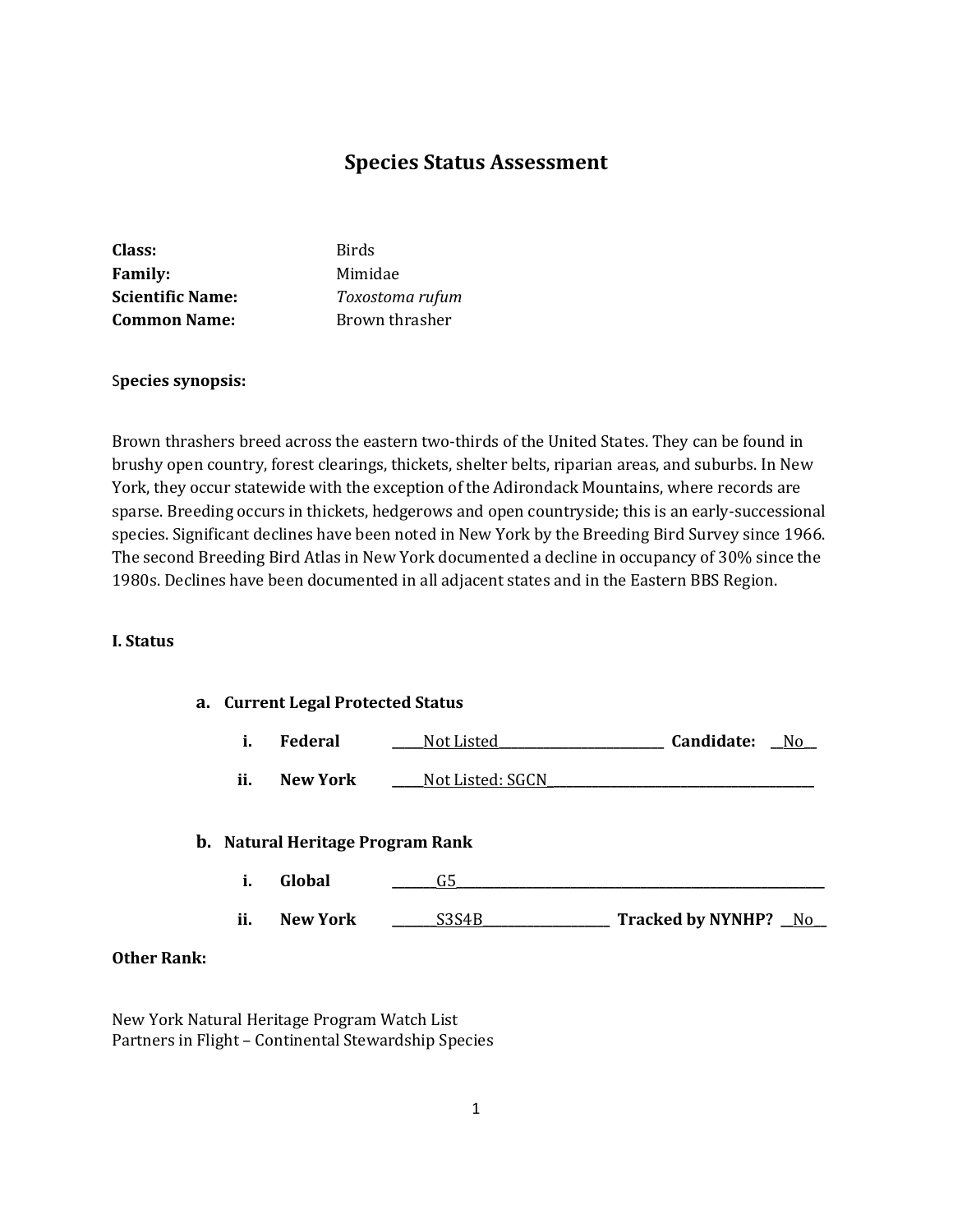# **Status Discussion:**

Brown thrasher is a widespread and fairly common breeder in New York except at higher elevations. It is ranked as Vulnerable in New York and New Jersey. Other surrounding states and provinces rank brown thrasher as Secure or Apparently Secure.

#### **II. Abundance and Distribution Trends**

# **a. North America**

- **i. Abundance**
	- \_\_X\_\_ **declining \_\_\_\_\_increasing \_\_\_\_\_stable \_\_\_\_\_unknown**
- **ii. Distribution:**

| declining __           | __increasing | ___stable | unknown |
|------------------------|--------------|-----------|---------|
| Time frame considered: | 1999-2009    |           |         |

# **b. Regional**

| Abundance<br>i.                              |           |        |         |
|----------------------------------------------|-----------|--------|---------|
| $X$ declining ______ increasing              |           | stable | unknown |
| ii.<br>Distribution:                         |           |        |         |
| $X$ declining ______ increasing              |           | stable | unknown |
| <b>Regional Unit Considered:</b> Eastern BBS |           |        |         |
| Time frame considered:                       | 1999-2009 |        |         |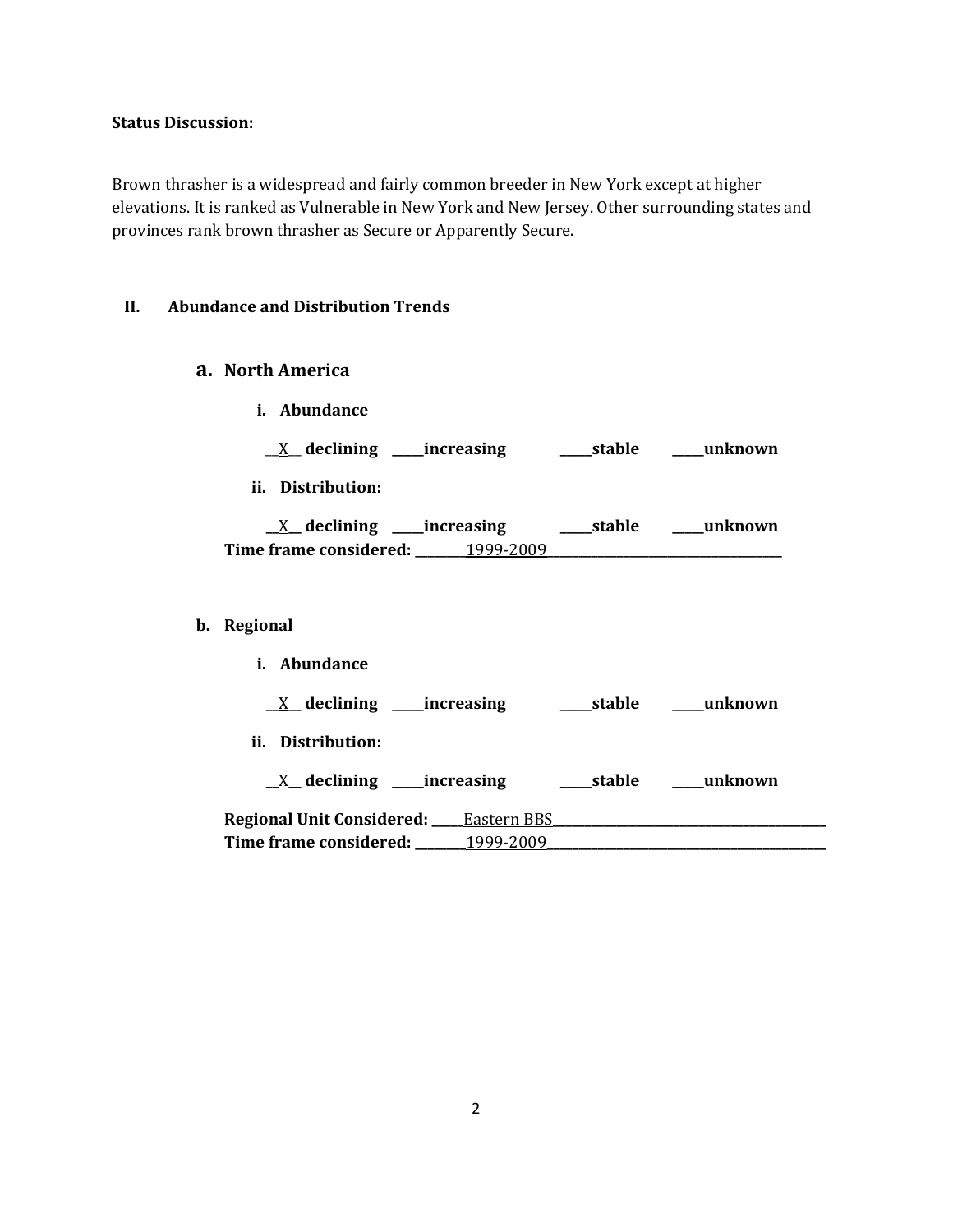**c. Adjacent States and Provinces**

| <b>CONNECTICUT</b>                                                  |                                                            |  |
|---------------------------------------------------------------------|------------------------------------------------------------|--|
| i. Abundance                                                        |                                                            |  |
|                                                                     |                                                            |  |
| ii. Distribution:                                                   |                                                            |  |
|                                                                     |                                                            |  |
| Time frame considered: 1999-2009 [19] [2010]                        |                                                            |  |
|                                                                     |                                                            |  |
| MASSACHUSETTS Not Present __________ No data ______<br>i. Abundance |                                                            |  |
|                                                                     |                                                            |  |
|                                                                     | <u>X</u> declining ____increasing ______stable ____unknown |  |
| ii. Distribution:                                                   |                                                            |  |
|                                                                     |                                                            |  |
|                                                                     |                                                            |  |
|                                                                     |                                                            |  |
| <b>NEW JERSEY</b>                                                   |                                                            |  |
| i. Abundance                                                        |                                                            |  |
| <u>X</u> declining ____increasing ______stable ____unknown          |                                                            |  |
| ii. Distribution:                                                   |                                                            |  |
|                                                                     |                                                            |  |
|                                                                     |                                                            |  |
|                                                                     |                                                            |  |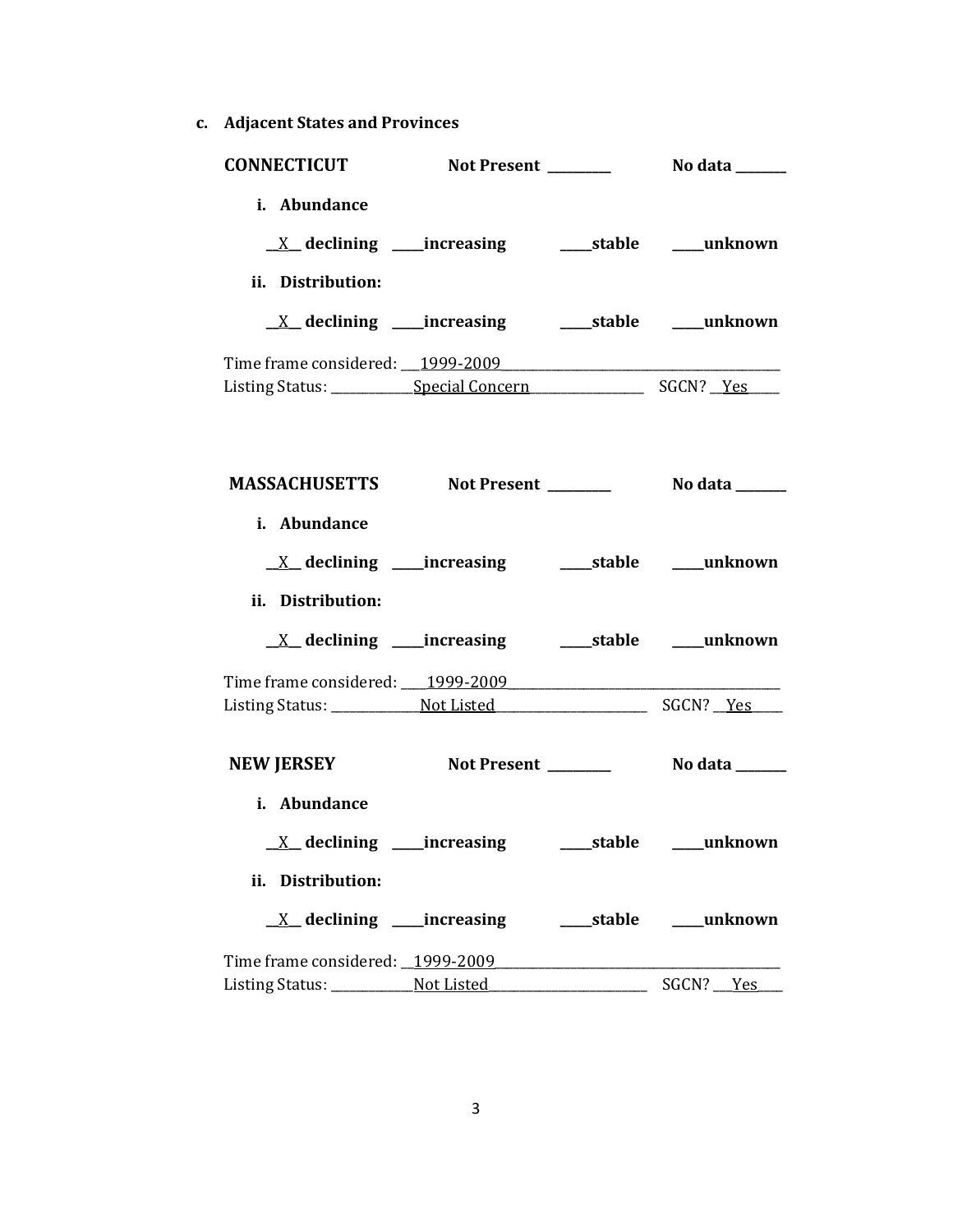| <b>ONTARIO</b>                   |                                                                                             |                          |
|----------------------------------|---------------------------------------------------------------------------------------------|--------------------------|
| i. Abundance                     |                                                                                             |                          |
|                                  |                                                                                             |                          |
| ii. Distribution:                |                                                                                             |                          |
|                                  | <u>X</u> declining ____increasing ______stable ____unknown                                  |                          |
|                                  |                                                                                             |                          |
|                                  |                                                                                             |                          |
|                                  | PENNSYLVANIA Not Present No data ______                                                     |                          |
| i. Abundance                     |                                                                                             |                          |
|                                  | $\frac{1}{2}$ declining $\frac{X}{X}$ increasing $\frac{1}{2}$ stable $\frac{1}{2}$ unknown |                          |
| ii. Distribution:                |                                                                                             |                          |
|                                  | ___ declining <u>X</u> increasing ____ stable ____ unknown                                  |                          |
| Time frame considered: 1999-2009 |                                                                                             |                          |
|                                  |                                                                                             |                          |
| <b>QUEBEC</b>                    | Not Present _______                                                                         | No data ______           |
| i. Abundance                     |                                                                                             |                          |
| $X$ declining _____increasing    |                                                                                             | _____stable _____unknown |
| ii. Distribution:                |                                                                                             |                          |
|                                  | <u>X</u> declining ____increasing ______stable ____unknown                                  |                          |
|                                  |                                                                                             |                          |
|                                  |                                                                                             |                          |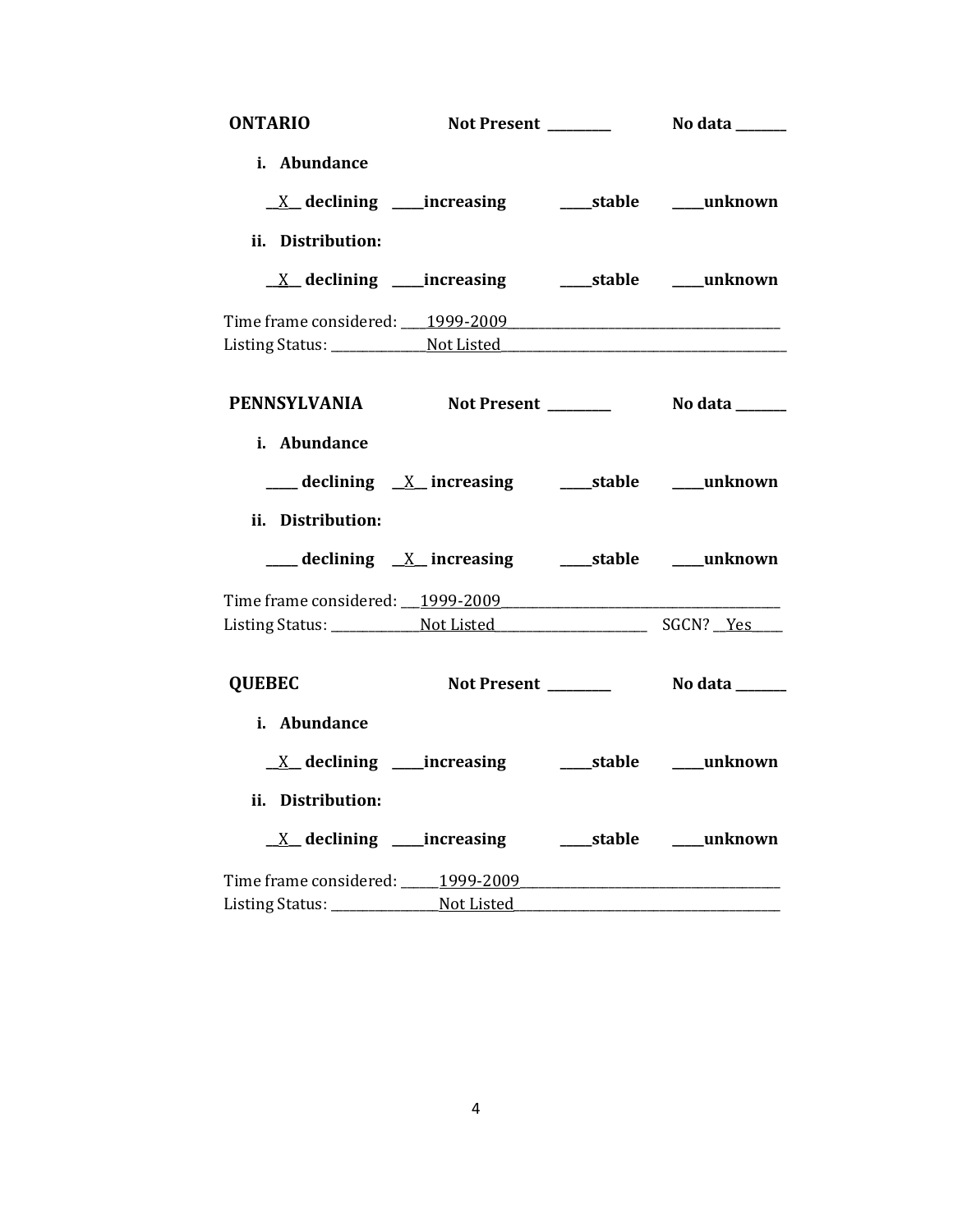| VERMONT Not Present Not at a                                    |  |                                   |
|-----------------------------------------------------------------|--|-----------------------------------|
| i. Abundance                                                    |  |                                   |
|                                                                 |  |                                   |
| ii. Distribution:                                               |  |                                   |
|                                                                 |  |                                   |
| Time frame considered: 1976-81 to 2003-07                       |  |                                   |
|                                                                 |  |                                   |
| <b>NEW YORK</b>                                                 |  | No data $\_\_\_\_\_\_\_\_\_\_\_\$ |
| <b>Abundance</b>                                                |  |                                   |
| <u>X</u> declining _______increasing _______stable _____unknown |  |                                   |
| Distribution:                                                   |  |                                   |
| <u>X</u> declining ______increasing ______stable _____unknown   |  |                                   |
| Time frame considered: 1980-85 to 2000-05                       |  |                                   |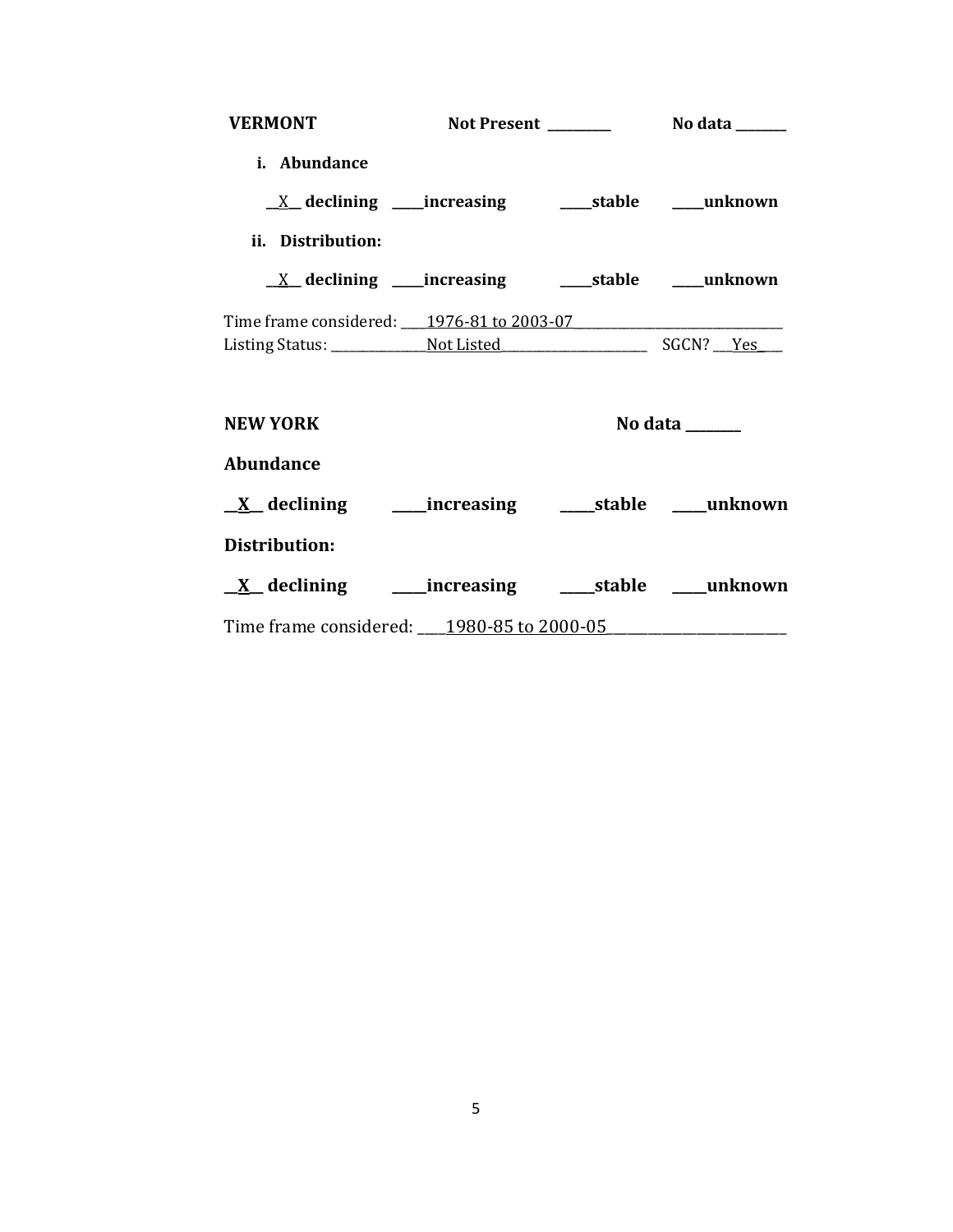# **Monitoring in New York.**

The Albany Pine Bush Preserve (Albany County) conducts regular, shrubland/early successional bird species monitoring (Bried et al. in press).

## **Trends Discussion:**

The second Breeding Bird Atlas in New York showed a 30% decline in occupancy from 1980-85 and 2000-05. Losses were documented in all areas of the state, but were particularly notable in the Adirondack Mountains, where the loss was 60%. BBS data for New York show a significant decline of 4.7% annually for the period 1966-2009 and a significant decline of 3.9% for the period 1999- 2009. BBS data show significant declines for the period 1999-2009 in surrounding states: Massachusetts (-9.1%), Connecticut (-9.9%), New Jersey (-5.1%), Vermont (-4.4%).



**Figure 1**. Range of the brown thrasher in North America (Birds of North America Online 2013).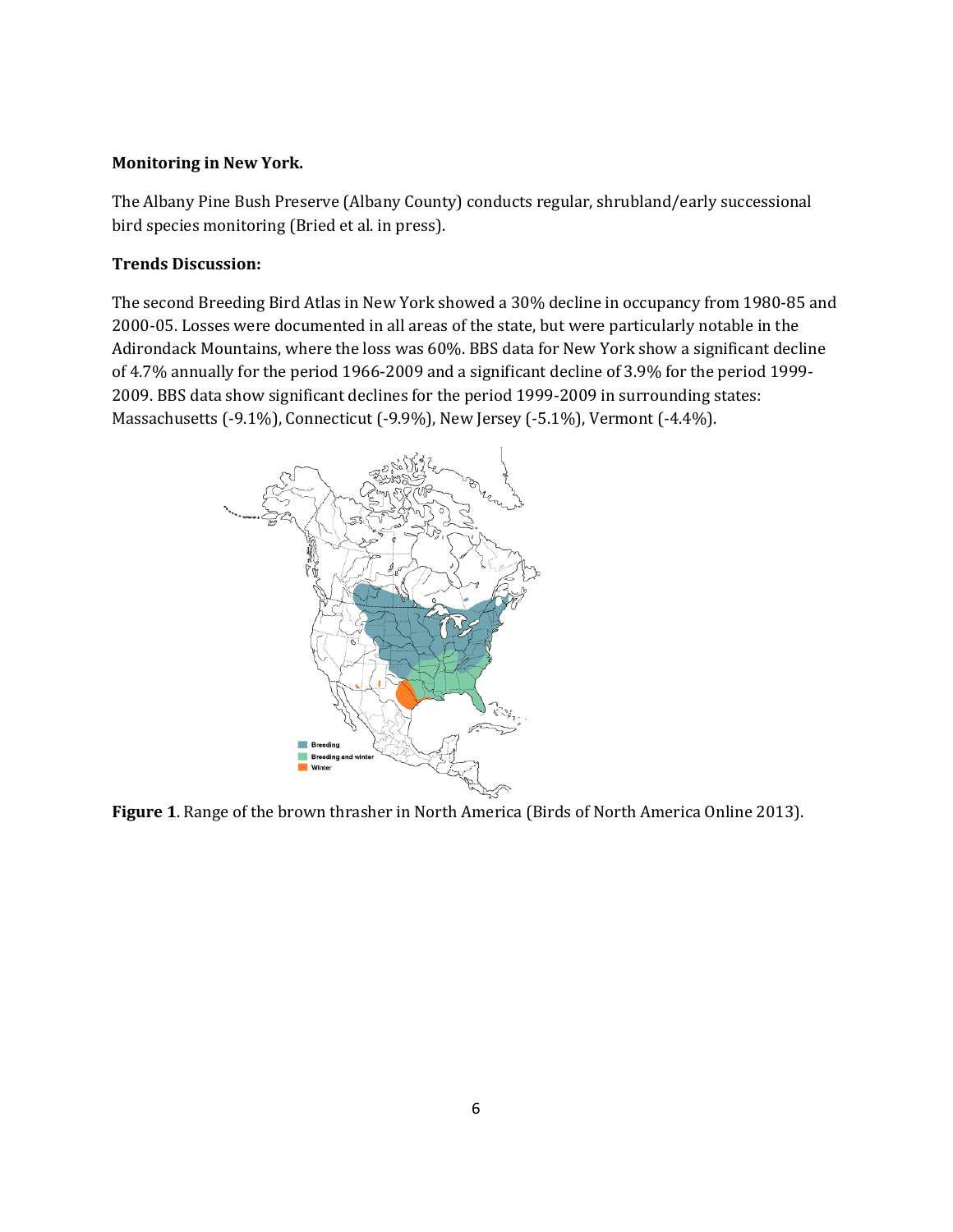

**Figure 2**. Brown thrasher occurrence in New York State during the second Breeding Bird Atlas (McGowan and Corwin 2008).



**Figure 3**. Change in brown thrasher occurrence in New York State between the first Breeding Bird Atlas and the second Breeding Bird Atlas (McGowan and Corwin 2008).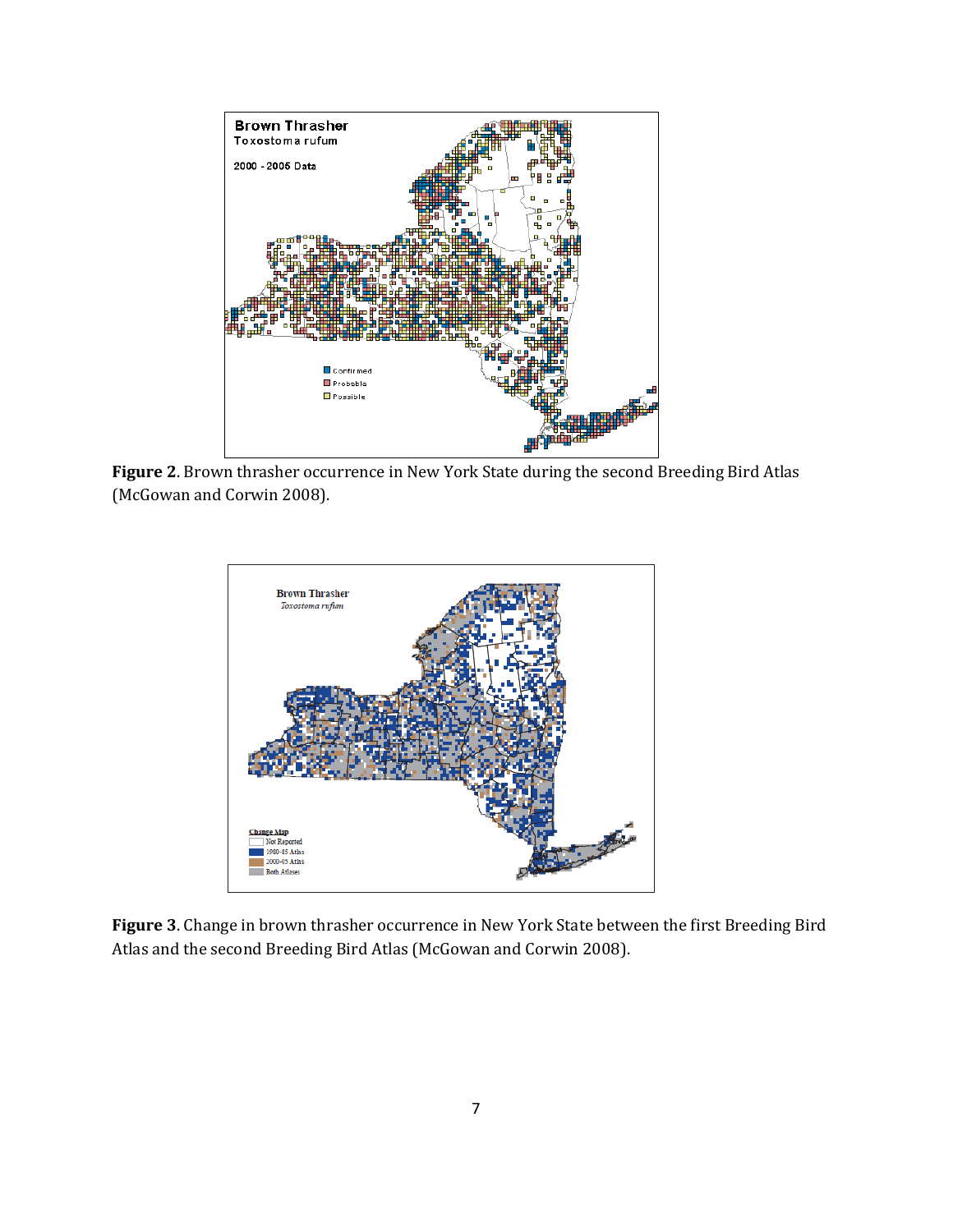

**Figure 4**. Conservation status of the brown thrasher in North America (NatureServe 2012).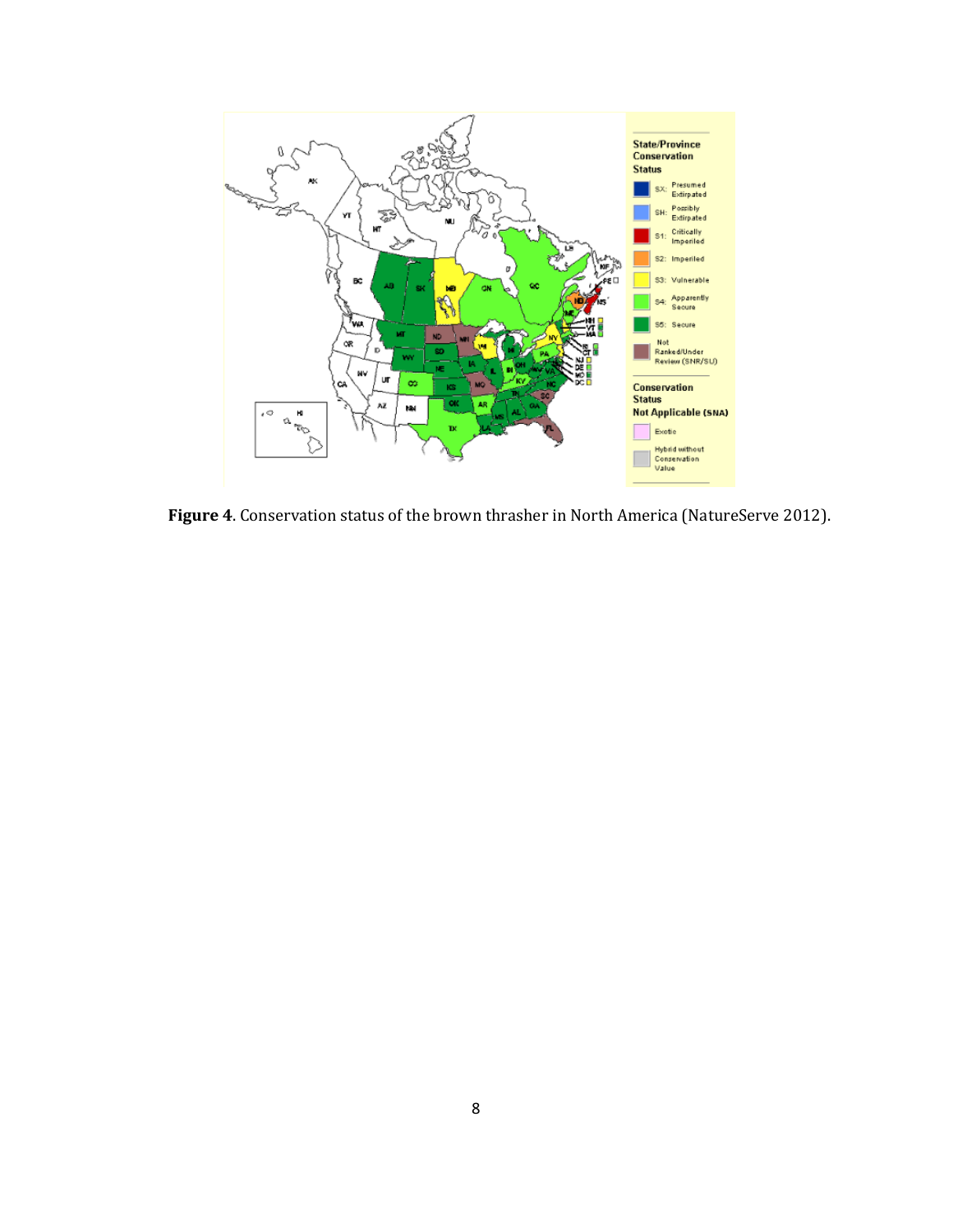## **III. New York Rarity, if known:**

| <b>Historic</b> | # of Animals | # of Locations | % of State |
|-----------------|--------------|----------------|------------|
| prior to 1970   |              |                |            |
| prior to 1980   |              |                |            |
| prior to 1990   |              | 3.341 blocks   |            |

## **Details of historic occurrence:**

The first Breeding Bird Atlas (1980-85) documented occupancy in 63% of the survey blocks statewide (Andrle and Carroll 1988).

| Current | # of Animals | # of Locations | % of State |
|---------|--------------|----------------|------------|
|         |              | 2,337 blocks   |            |

# **Details of current occurrence:**

The second Breeding Bird Atlas (2000-05) documented occupancy in 44% of the survey blocks statewide, a decline of 30% since the first atlas (McGowan and Corwin 2008).

# **New York's Contribution to Species North American Range:**

| <b>Distribution</b> (percent of NY where species occurs) |           | <b>Abundance</b> (within NY distribution) |
|----------------------------------------------------------|-----------|-------------------------------------------|
|                                                          | $0 - 5\%$ | __ abundant                               |
|                                                          | $6 - 10%$ | common                                    |
|                                                          | 11-25%    | __ fairly common                          |
|                                                          | 26-50%    | $\underline{X}$ uncommon                  |
|                                                          | $>50\%$   | rare                                      |

**NY's Contribution to North American range**

- \_\_\_\_ 0-5%
- $X$  6-10%
- $-25\%$
- \_\_\_\_ 26-50%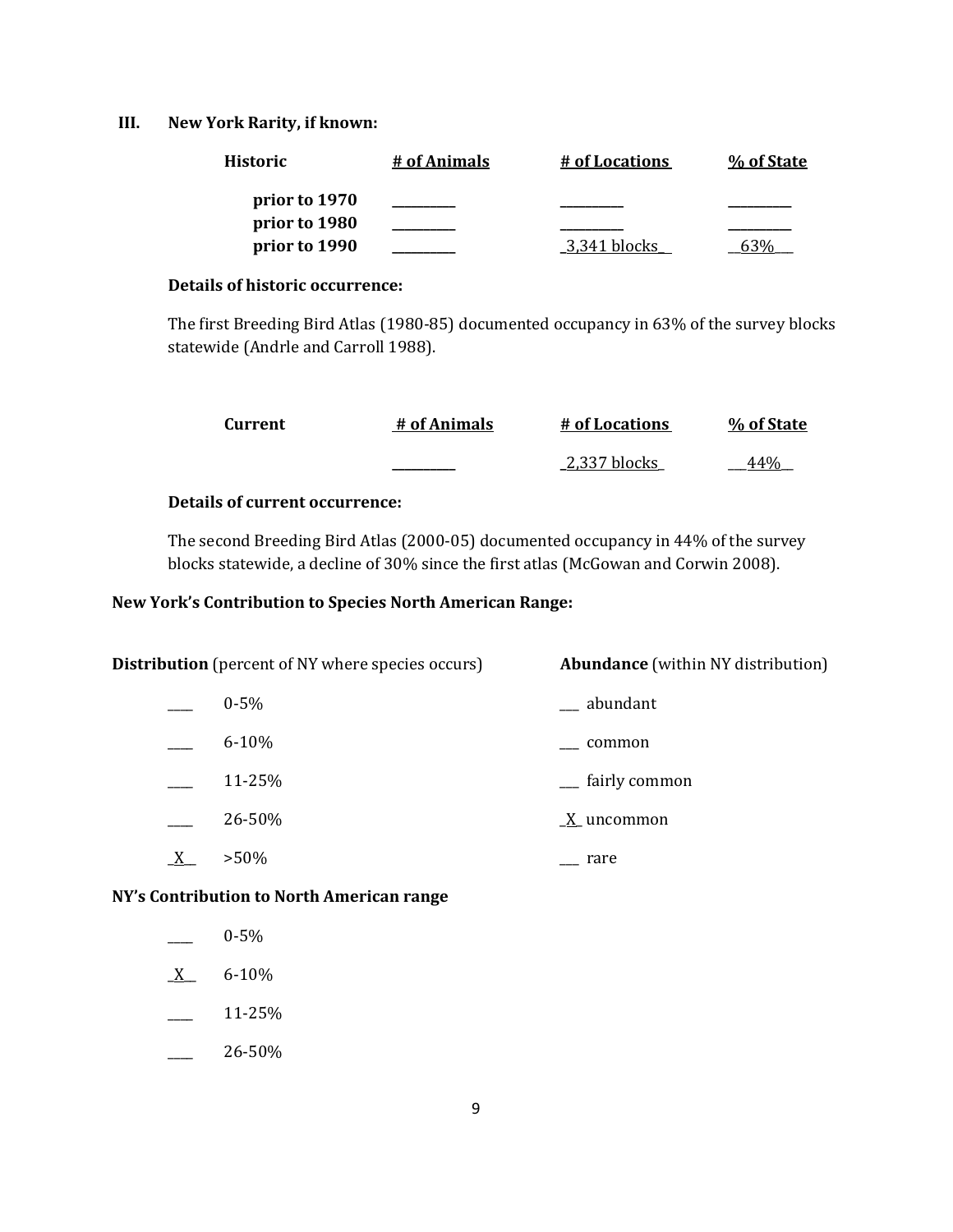$>50\%$ 

#### **Classification of New York Range**

**\_\_**X**\_\_ Core**

**\_\_\_\_\_ Peripheral**

**\_\_\_\_\_ Disjunct**

**\_\_\_\_\_\_\_\_\_\_\_**

**Distance to core population:**

# **IV. Primary Habitat or Community Type:**

- 1. Non-Native Shrublands
- 2. Powerline
- 3. Old Field Managed Grasslands
- 4. Native Barrens and Savanna
- 5. Pine Barrens
- 6. Coastal Coniferous Barrens

## **Habitat or Community Type Trend in New York:**

| $\underline{X}$ Declining  | <b>Stable</b> | Increasing                                  | Unknown |
|----------------------------|---------------|---------------------------------------------|---------|
|                            |               | Time frame of decline/increase: Since 1950s |         |
| <b>Habitat Specialist?</b> |               | <b>Yes</b>                                  | No      |
| <b>Indicator Species?</b>  |               | <b>Yes</b>                                  | No      |

#### **Habitat Discussion:**

Brown thrashers breed in thickets and bushy areas in deciduous forest clearings and forest edge, in shrubby areas and gardens, as well as overgrown pastures, hedgerows, and barren habitats. During migration and winter they also use scrub habitats. Cade (1986) summarized the literature reporting thrasher density in several habitats and found highest densities in Illinois hedgerows and North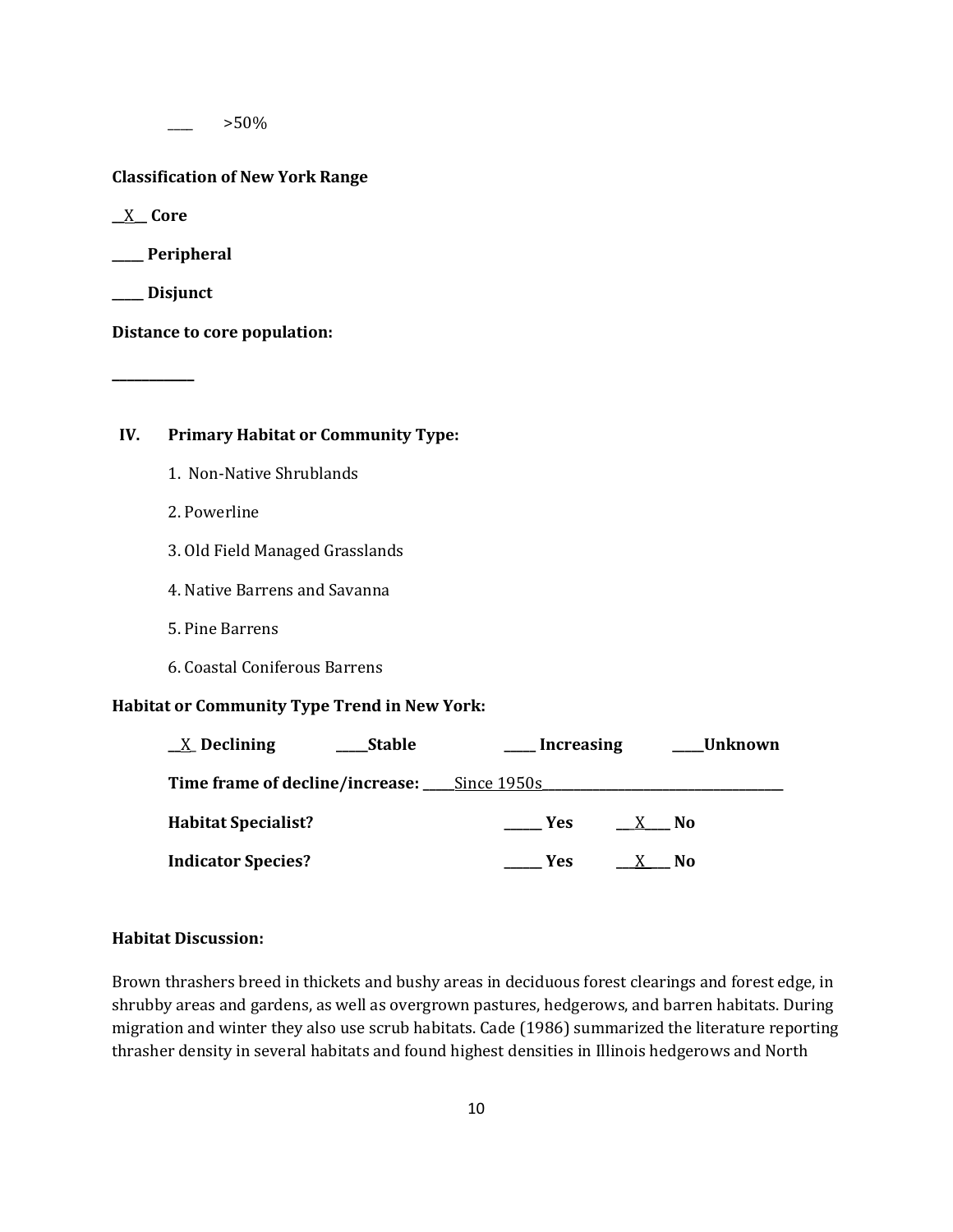Dakota woody draws, and lowest density in Iowa herbaceous fields, Michigan coniferous/deciduous forest, and North Dakota floodplain forest.

#### **V. New York Species Demographics and Life History**

- \_\_X\_\_ **Breeder in New York**
	- **\_\_**X**\_\_ Summer Resident**
	- **\_\_\_\_\_ Winter Resident**
	- **\_\_\_\_\_ Anadromous**

**\_\_\_\_\_ Non-breeder in New York**

- **\_\_\_\_\_ Summer Resident**
- **\_\_\_\_\_ Winter Resident**
- **\_\_\_\_\_ Catadromous**

**\_\_\_\_\_ Migratory only**

**\_\_\_\_\_Unknown**

#### **Species Demographics and Life History Discussion:**

Brown thrashers breed in the first spring after hatching year (age 8–10 mo). Pairs re-nest throughout a season (up to 4 times) if earlier attempts fail (Erwin 1935, Murphy and Fleischer 1986, Cavitt and Haas 2000). Survivorship from fledging to reproductive age is not known from comprehensive studies. Banding returns of adults suggest year-to-year survival appears to be agedependent over most of life span; survival rate is approximately 35% between the first and second year, 50% between the second and third years, and 75% between third and fourth years. Fledgling brown thrashers appear to remain near the natal site, even up to 45 days after fledging (Haas 1990, 1995). The oldest record is 12 years and 10 months from a bird banded and recovered in North Carolina (Klimkiewicz et al. 1983). Brown thrashers are the largest common host of brown-headed cowbirds (*Molothrus ater*), although they often reject the eggs of this parasite.

#### **VI. Threats:**

Brown thrashers may be sensitive to habitat fragmentation (Forman et al. 1976). Species apparently declined with habitat degradation of New Jersey pine barrens. Degraded barrens are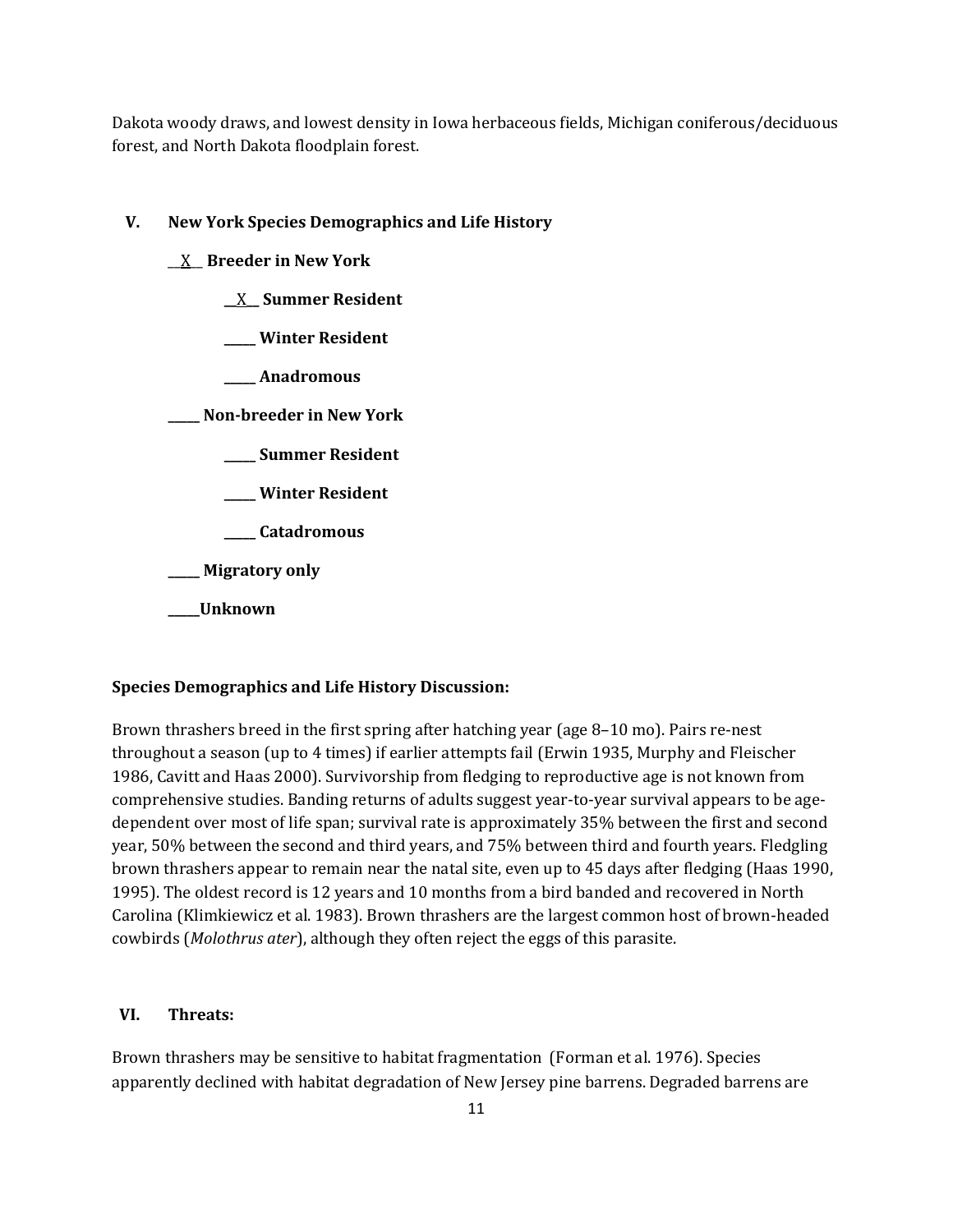those that have been fragmented by development or roads, reduced in size, and subjected to fire suppression (Kerlinger and Doremus 1981).

Rangewide declines are likely the result of maturation of shrub and forested areas in the East and elimination of fencerows and shelterbelts in the Great Plains. Shrubby, edge habitats used by this species are uncommon and declining throughout East as forests mature and farms clear for mechanization (Graber et al. 1970, Askins 1993). Brown thrashers may increase in shrubby habitat created along power-line corridors (Anderson 1979).

Brown thrashers are one of eight most common bird species hit by cars around Peoria, IL (Starrett 1938), and the fifth most frequently hit songbird near Urbana, IL (Flint 1934). Migrants routinely found dead after collisions with television towers (Brewer and Ellis 1958, Crawford 1981).

The decline observed in the northern part of range may be partly a result of competition with northern mockingbird (Raynor 1976).

General threats to the early successional forest/shrubland bird suite in New York include reversion of shrublands to forest; loss of small dairy farms; fire suppression; more intensive agriculture that results in loss of hedgerows, shrubs, and shrub wetlands; reversion of young forest habitat to mature forest; inadequate amounts of forest management that includes even aged and heavy partial removal; and the erroneous public perception that forest management is harmful to birds (NYSDEC 2005).

# **Are there regulatory mechanisms that protect the species or its habitat in New York?**

**\_\_\_\_\_\_ No \_\_\_\_\_ Unknown**

\_\_X\_\_\_ **Yes** 

Brown thrashers are protected under the Migratory Bird Treaty Act.

# **Describe knowledge of management/conservation actions that are needed for recovery/conservation, or to eliminate, minimize, or compensate for the identified threats:**

Conservation actions following IUCN taxonomy are categorized in the table below.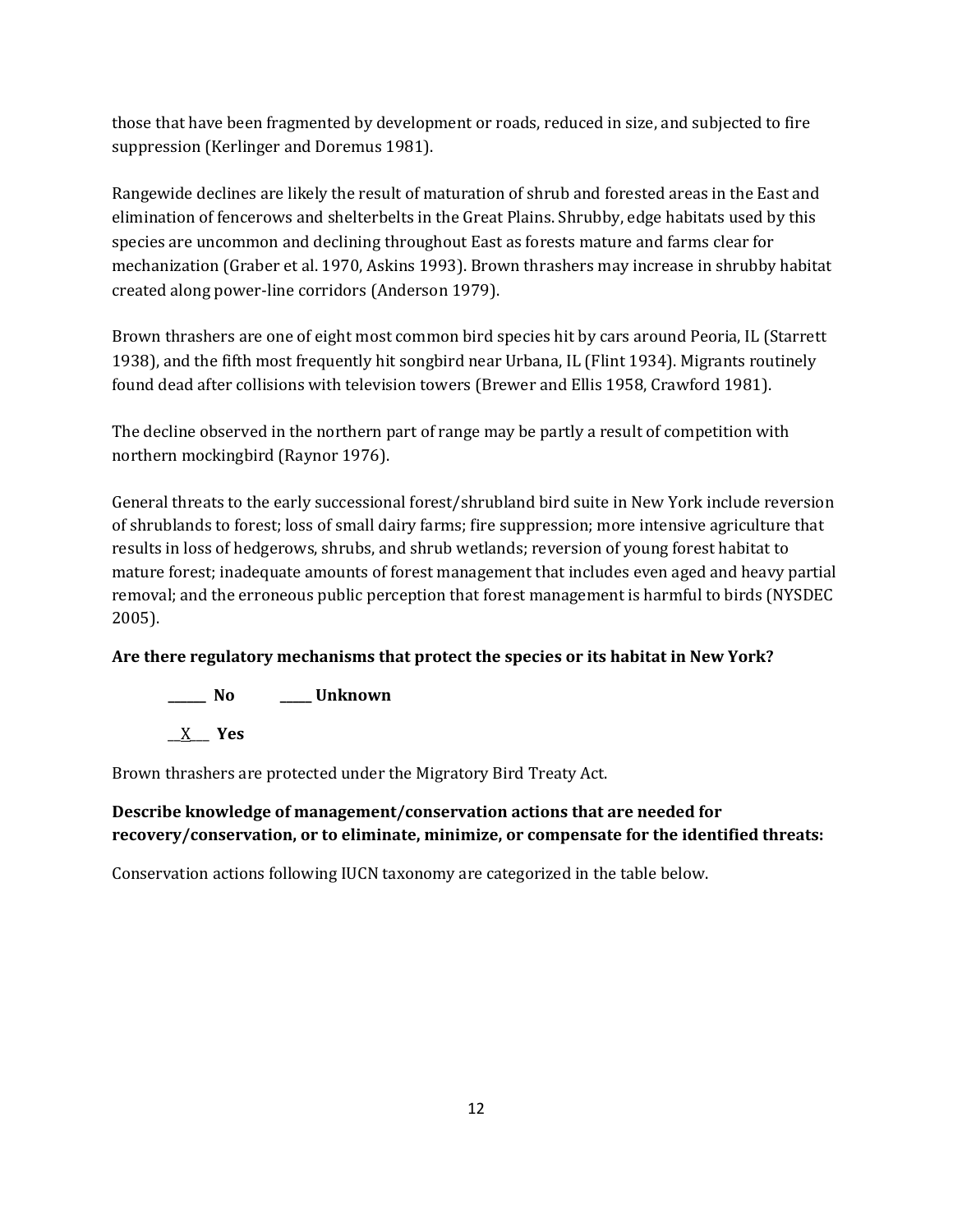| <b>Conservation Actions</b>             |                                                |  |
|-----------------------------------------|------------------------------------------------|--|
| <b>Action</b><br><b>Action Category</b> |                                                |  |
| Land/Water Protection                   | Site/Area Protection                           |  |
| Land/Water Protection                   | Resource/Habitat Protection                    |  |
| Land/Water Management                   | Site/Area Management                           |  |
| Land/Water Management                   | Invasive/Problematic Species Control           |  |
| Land/Water Management                   | <b>Habitat and Natural Process Restoration</b> |  |
| <b>Education and Awareness</b>          | Training                                       |  |
| <b>Education and Awareness</b>          | Awareness & Communications                     |  |
| Law and Policy                          | Policies and Regulations                       |  |

The Comprehensive Wildlife Conservation Strategy (NYSDEC 2005) includes recommendations for early successional/shrubland birds, which includes brown thrasher.

## **Curriculum development:**

Educate public to the benefits and need for early successional habitat including even-aged management.

## **Easement acquisition:**

\_\_\_\_ Implement a Landowner Incentive Project for early successional birds that will direct \$600,000 per year at conserving and creating habitat for early successional forest/shrub birds.

## **Habitat management:**

- Work with Utilities to manage ROWs in a manner that will provide for maximum benefit to early successional species.
- Double the amount of early successional forest and shrub habitat on public and private land through sound planned management.
- Increase early successional management on public and private lands.
- Maintain, restore, and enhance fire adapted ecosystems. Increase use of prescribed fire in fire adapted ecosystems.
- Promote management of Utility ROWs that will provide the maximum benefit to shrub bird species.

#### **Habitat monitoring:**

- Precisely monitor trends of all species, in particular those that are not currently adequately monitored.
- \_\_\_\_ Complete an inventory and analysis for high priority focus species that identifies core
- habitats (highest abundance) and geographic areas (where appropriate).

## **Habitat research:**

Determine effects of viburnum leaf beetle on early successional forest/shrub habitats and species utilizing them.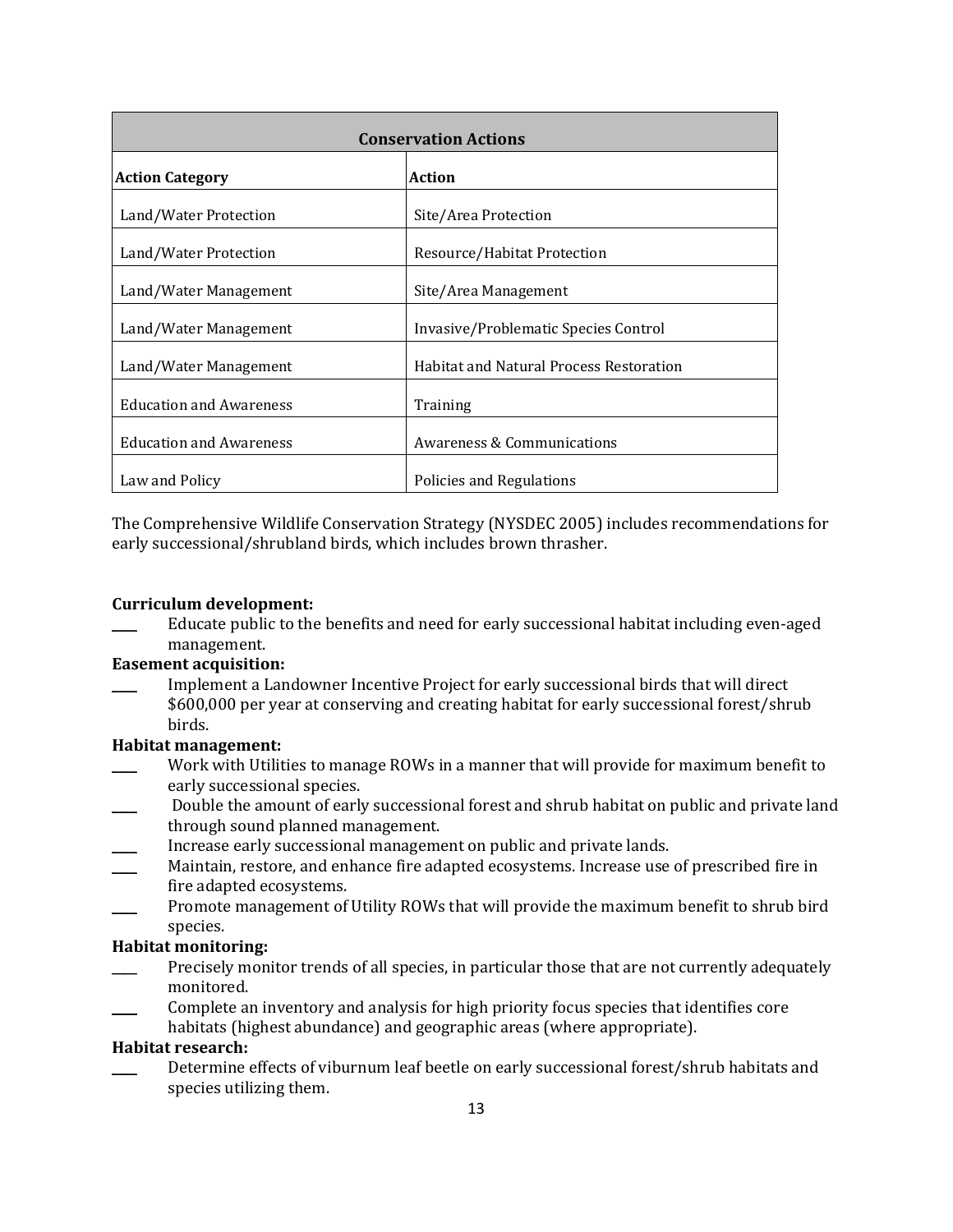#### **Population monitoring:**

Encourage full completion of BBS routes.

#### **Statewide management plan:**

Develop a management plan that provides guidance on maintaining, enhancing and restoring early successional forest/shrub bird species.

#### **Other actions:**

- Develop better mechanisms for directing federal (NRCS and USFWS) funding programs into early successional forest/shrub habitats.
- \_\_\_\_ Develop BMPs for forest management in riparian areas that recognize the critical need maintain, enhance and restore early successional forest/shrub habitat in these areas.

#### **VII. References**

Anderson, S. H. 1979. Changes in forest bird species composition caused by transmission-line corridor cuts. Am. Birds 33:3-6.

Andrle, R.F. and J.R. Carroll, eds. 1988. The atlas of breeding birds in New York State. Cornell University Press, Ithaca, NY.

Askins, R. A. 1993. Population trends in grassland, shrubland, and forest birds in eastern North America. Curr. Ornithol. 11:1-34.

Brewer, R. and J. A. Ellis. 1958. An analysis of migrating birds killed at a television tower in eastcentral Illinois, Sep 1955-May 1957. Auk 75:400-414.

Bried, J.T., K.E. Langwig, A.A. DeWan, and N. A. Gifford. In press. Habitat associations and survey effort for shrubland birds in an urban pine barrens preserve. Landscape Urban Plan. (2010). doi:10.1016/j.landurbplan.2010.10.003.

Cade, B. S. 1986. Habitat suitability index models: Brown Thrasher. Biol. Rep. 82 (10.118). U.S. Dep. of Agric., U.S. For. Wildl. Serv.

Cavitt, John F. and Carola A. Haas. 2000. Brown Thrasher (Toxostoma rufum), The Birds of North America Online (A. Poole, Ed.). Ithaca: Cornell Lab of Ornithology; Retrieved from the Birds of North America Online[: http://bna.birds.cornell.edu/bna/species/557](http://bna.birds.cornell.edu/bna/species/557)

Crawford, R. L. 1981. Bird casualties at a Leon, County, Florida, TV tower: a 25 year migration study. Bull. Tall Timbers Res. Stn. no. 21.

Erwin, W. G. 1935. Some nesting habits of the Brown Thrasher. J. Tenn. Acad. Sci. 10:179-204.

Flint, W. P. 1934. The automobile and wildlife. Trans. Ill. State Acad. Sci. 27:150-153.